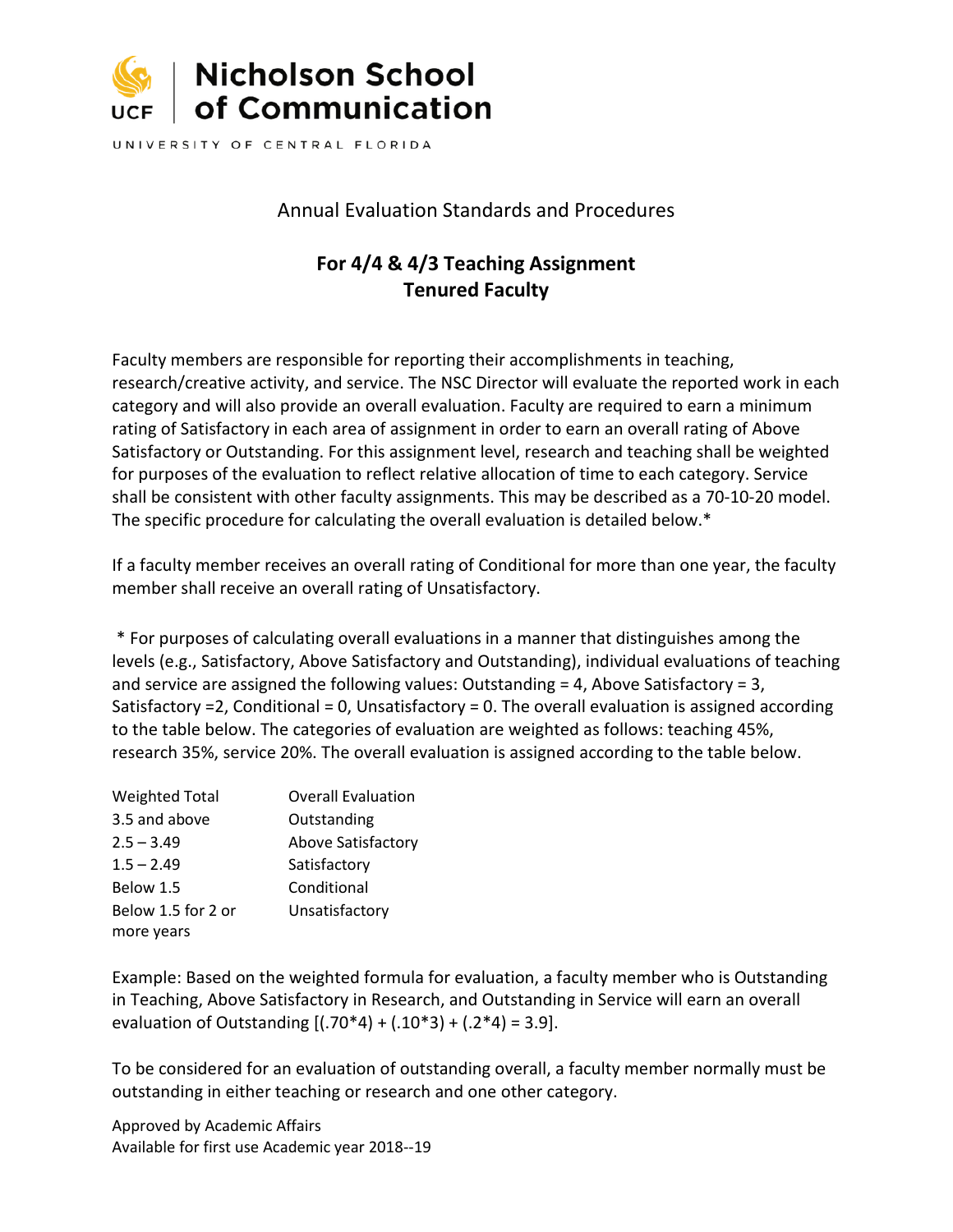## **I. OVERALL**

## **SUMMARY OF TEACHING, RESEARCH AND SERVICE ACCOMPLISHMENTS AND FUTURE GOALS**

At the end of each evaluation period, faculty members will summarize their teaching, research, and service accomplishments during the evaluation period and report the goals they seek to achieve in each area during the upcoming evaluation period. The goals are intended to be meaningful, aligned with program and college goals, and relatively few in number; typically no more than three. To that end, all faculty are to complete the following summaries:

1. Provide a list identifying teaching, research and service accomplishments during the evaluation period (please be succinct and limit your list to no more than 250 words).

2. Provide a list identifying teaching, research and service goals for the next evaluation period (please be succinct and limit your list to no more than 250 words).

## **II. TEACHING**

## **LEVEL I: CONDITIONAL/UNSATISFACTORY**

The first year that a faculty member fails to fulfill the requirements 1-14 for Satisfactory, the performance will be marked Conditional. A faculty member who does not fulfill one or more of the criteria (1-14) may provide a brief description of the extenuating circumstances that contributed to the lapse. Faculty receiving Conditional evaluations are encouraged to meet with their program coordinator to discuss deficiencies and strategies for improvement. In the second and subsequent years of not achieving all requirements for satisfactory, the rating will be Unsatisfactory.

## **LEVEL II: SATISFACTORY**

In order to achieve a rating of Satisfactory, the faculty member must satisfy ALL of the following criteria for all courses taught:

### Preparation for Teaching

- 1. Submit book orders on time as required by state legislation.
- 2. Provide and follows a syllabus that follows the current university guidelines.
- 3. Provide a copy of the syllabus for each class to the School office.
- 4. Remain current in appropriate area of expertise.

### Course Delivery

5. Meet classes on a regular basis as scheduled.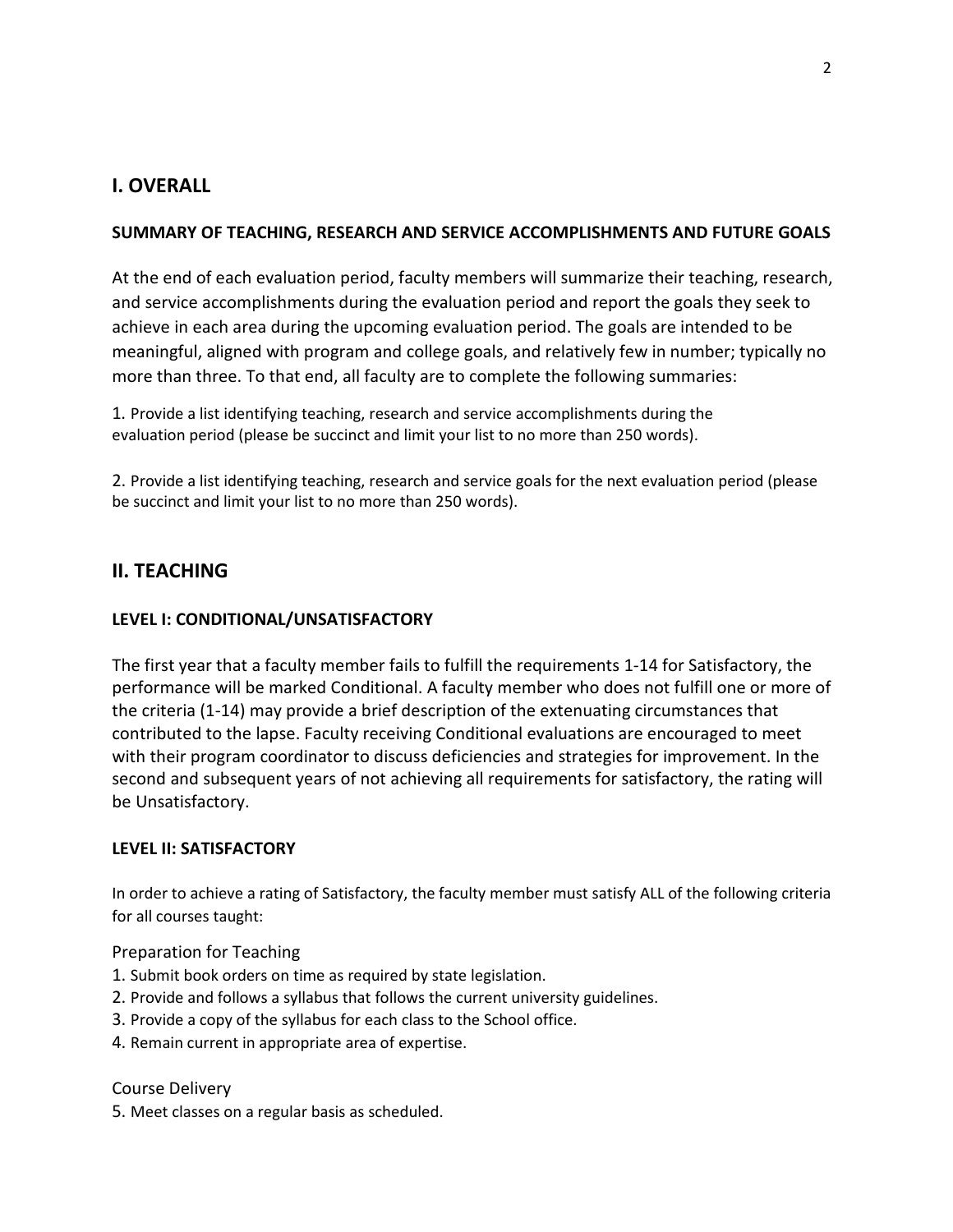6. Be available at scheduled office hours.

- 7. Provide content that aligns with learning objectives.
- 8. Provide effective and accurate advisement when requested.
- 9. Reply in a timely fashion to student inquiries.
- 10. Submit grades on time.
- 11. Provide timely evaluative feedback on student assignments.

12. Unless previously approved by the Director or teaching an online course (M or W designation), hold

a final exam (or appropriate final project/exercise) during the scheduled final exam period.

13. Evaluate student performance with a level of rigor that is appropriate to the curriculum.

A faculty member who does not fulfill one or more of the above criteria may provide a brief description of the extenuating circumstances that contributed to the lapse.

### Course Evaluation

14. Fulfill ONE of the following options:

A) Demonstrate satisfactory performance in the classroom as evidenced by Student Perception of Instruction (SPI) Reports ratings of at least 50% in the "Good," "Very Good," and "Excellent" categories (accumulated across all courses taught) in the category "Overall Assessment of Instruction."

B) Submit a summary that contextualizes SPI scores and describes a strategy for improving future SPI evaluations.

## **LEVEL III: ABOVE SATISFACTORY**

In order to receive a rating of Above Satisfactory the faculty member must satisfy ALL Level II criteria and accomplish at least THREE of the following – spanning TWO categories i.e., Preparation, Delivery and Evaluation:

Faculty are expected to provide a brief description (no more than two sentences) of the selected activities in the space provided.

### Preparation

1. Attend two or more short university sponsored teaching-related workshops (e.g., FCTL one- hour workshops).

2. Attend a campus-based multi-day teaching workshop (e.g., FCTL summer conference).

3. Attend a professional conference or workshop or continuing education opportunity related to the faculty member's area of expertise.

4. Conduct research for an article about teaching and learning for publication in a university or local publication.

5. Receive internal funding/compensation through a teaching grant (grants in the SoTL area count under research; technology grants count under service).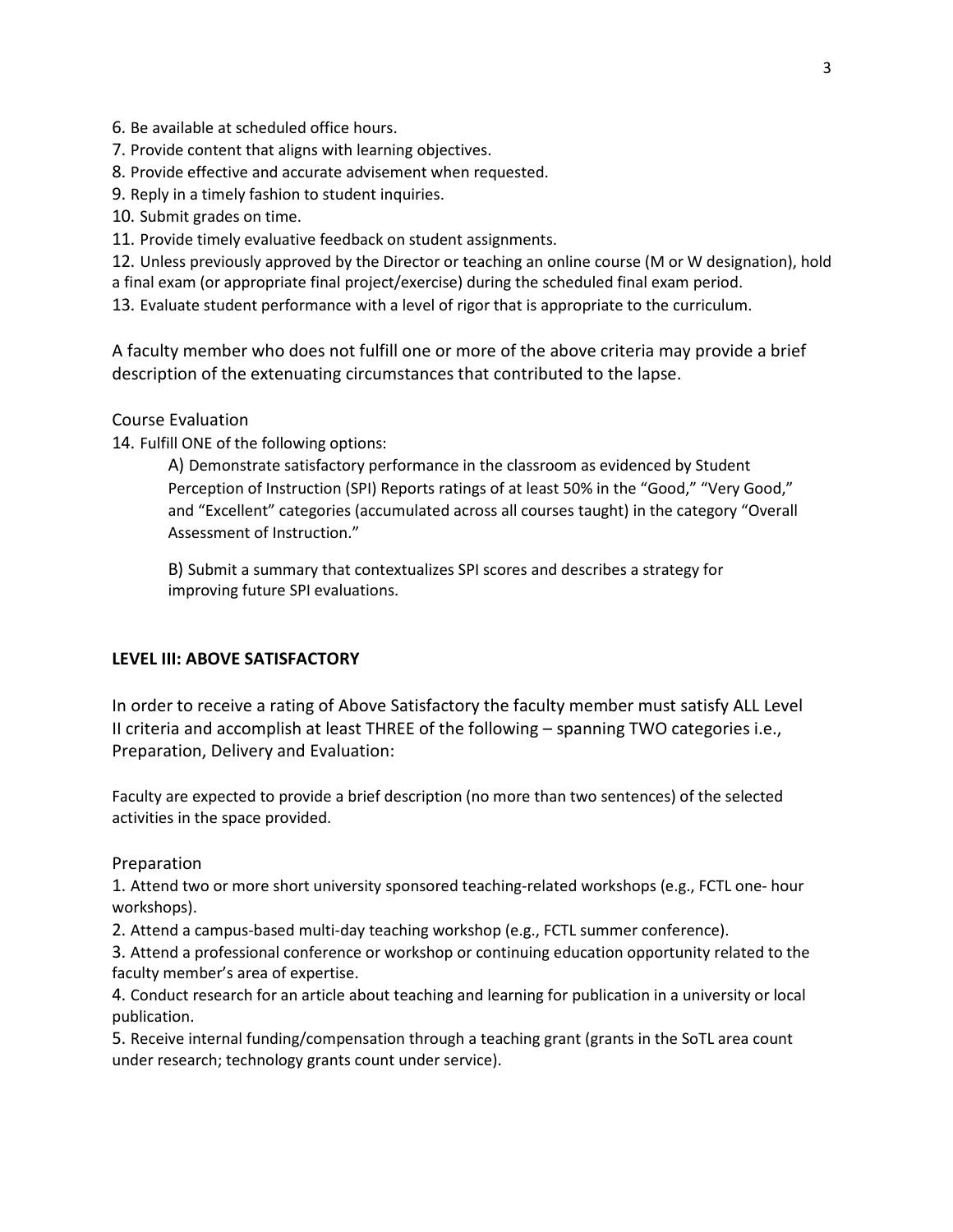### **Delivery**

1. Revise/modify one aspect of a course based on a university teaching or professional workshop or continuing education experience, as identified in the "Preparation" section above.

2. Serve as a committee member for one or more Honors in the Major students to successful completion of an undergraduate thesis.

3. Serve as committee member for one or more M.A. theses/projects completed during this evaluation period.

4. Mentor a student through any UCF recognized undergraduate research initiative, e.g., RAMP, SMART, or McNair with an identified deliverable.

5. Supervise an independent undergraduate research, creative or professional project that results in an identifiable deliverable.

6. Supervise three or more internships (that are not included in a course assignment).

7. Guide students in a class who present their work in a campus or community setting or who present their work through off-campus media such as:

a. Debate or other speech presentation

- b. Newspaper
- c. Radio/TV activities

8. Engage students in one or more service learning activities.

### Evaluation

1. Receive student evaluations (SPIs) of overall teaching effectiveness that are consistent with the COS norms.

2. Receive a favorable peer review evaluation conducted by FCTL or NSC faculty.

3. Conduct an assessment of teaching effectiveness regarding student knowledge and/or skills gained in a course that may be used for program assessment.

4. Conduct an assessment of teaching effectiveness regarding improvement in critical thinking in a course that may be used for program assessment.

5. Achieve the personal teaching goals identified for the academic year.

Other - Perform some other noteworthy teaching activity that is not listed such as presenting or publishing research or engaging in professional development. (Note: Activity must be specified and faculty must provide satisfactory documentation.)

## **LEVEL IV: OUTSTANDING**

Faculty members seeking an outstanding rating in teaching shall present appropriate evidence to the Director. It is presumed that the person applying will have clearly exceeded the requirements for LEVEL II and LEVEL III. To receive a rating of Outstanding, faculty must complete the requirements for Satisfactory and Above Satisfactory, plus do TWO additional activities from Above Satisfactory OR ONE additional activity from the following:

Preparation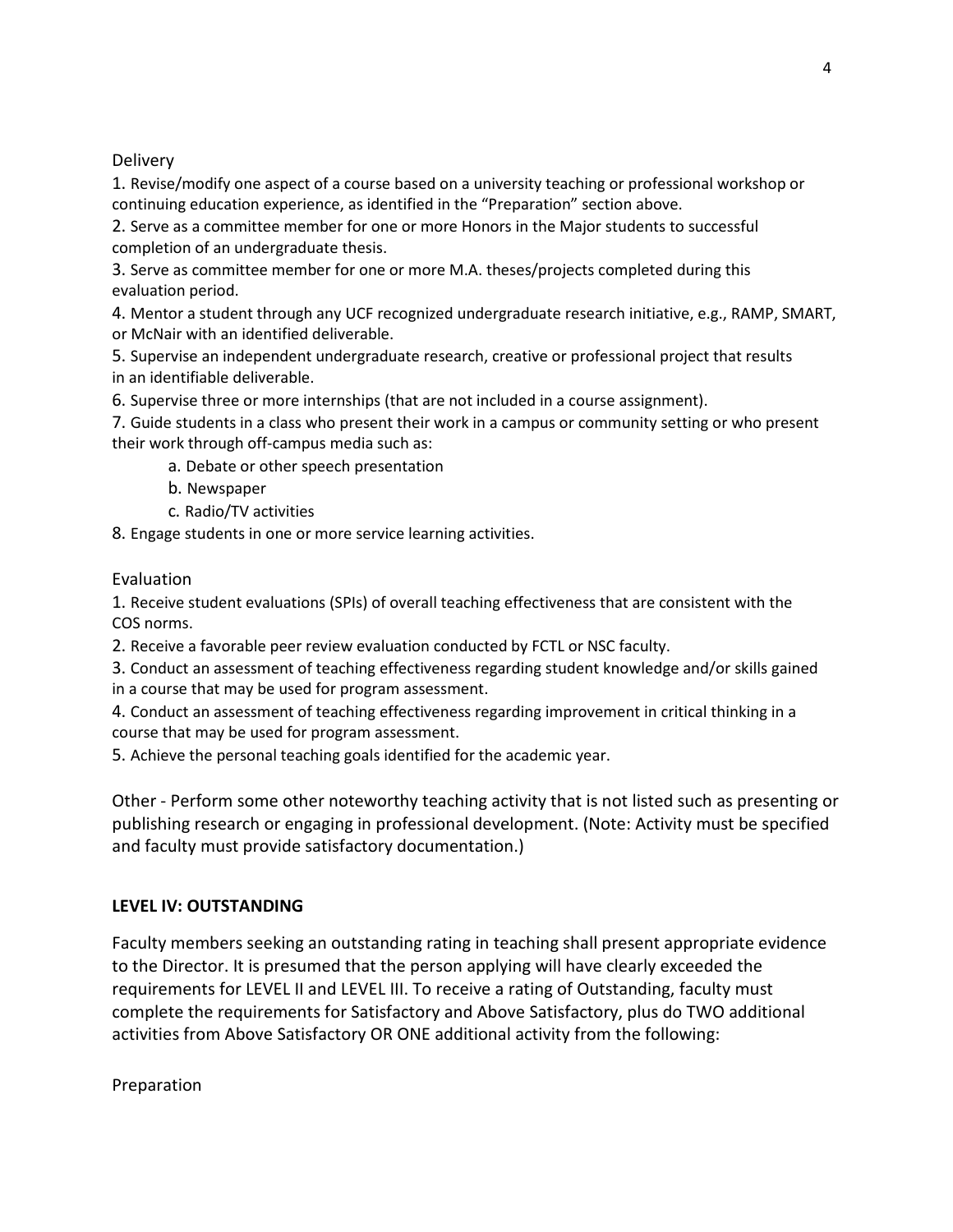1. Author a textbook or trade book published during this or the prior academic year (counts for two consecutive reporting periods).

2. Create a new course (as indicated in the COS annual report) or substantially modifies an existing course.

3. Author a textbook chapter.

4. Play a leadership role in a local, regional or national teaching and learning conference and/or organization.

5. Secure External Grant Funding for the preparation of instructional materials.

6. Author a teaching article published in a university, local or regional publication.

7. Develop an approved service learning course.

**Delivery** 

1. Demonstrate the application of an innovative teaching technique.

2. Supervise one M.A. thesis or Honors in the Major project to completion.

3. Guide students who present their work in a regional or national setting or who present their work through regional or national media.

4. Engage students in a regional initiative involving a significant community challenge (e.g., hunger, homelessness, quality of life, public health).

5. Organize a co-curricular or instructional effort outside the classroom that serves the unit, school or the university (e.g., student workshops or summits; planning and leading educational student trips; leading efforts to have representation at student exhibitions or competitions; organizing and managing co-curricular tournaments or competitions).

## Evaluation

1. Receive external recognition of outstanding student performance that resulted from work presented in the faculty member's course.

2. Receive recognition through teaching awards (e.g., teaching awards from professional organizations, UCF, etc.).

3. Have student evaluations (SPIs) of overall teaching effectiveness that exceed the NSC norms.

Other - Perform some other noteworthy teaching activity that is not listed. (Note: Activity must be specified and faculty must provide satisfactory documentation.)

## **III. RESEARCH AND CREATIVE ACTIVITIES**

### Overview

Teaching loads for research faculty in the Nicholson School of Communication may vary for a variety of reasons including different types of administrative and ad hoc assignments. The NSC Director is responsible for assigning loads.

The following identifies kinds of research activities and creative activities that may be declared in the annual evaluation. Faculty also should note that because some faculty engage in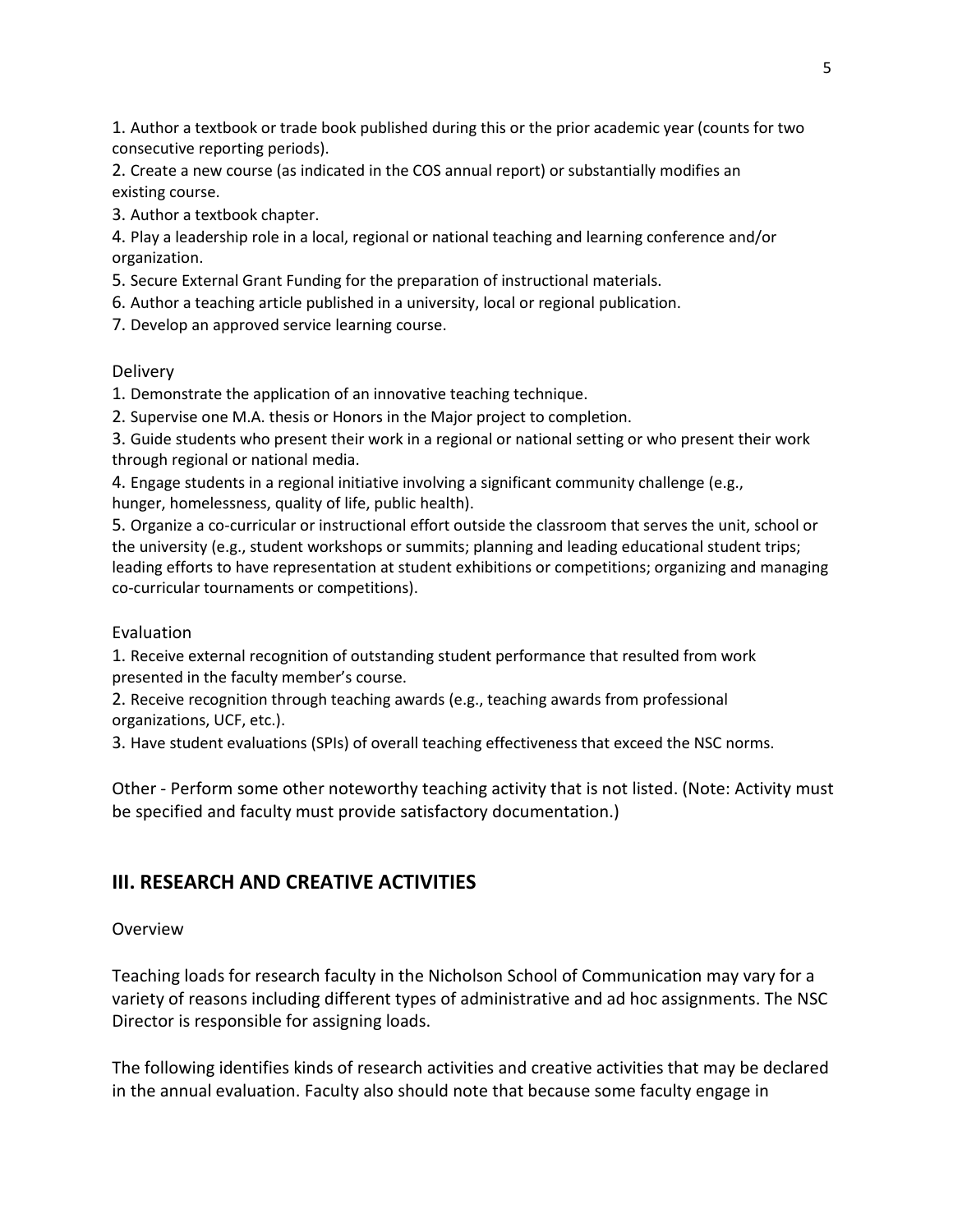research activity and creative activity, their reports may include both. Research or creative activities may involve forms of recognition that demonstrate the quality or importance of the work. "Other" categories are included to allow faculty to make a case for the placement of their research and creative activity.

Creative Activities: Some faculty within the Nicholson School of Communication may have annual assignments for scholarly and creative activities. When faculty engage in such creative activities, the expectations for national prominence of the work and reputation, impact on the (professional, artistic or academic) field and high expectations for quality, consistent with the aspirations of the university and school of communication, are the same as for research scholarship. Such creative activities shall be evaluated consistent with normative evaluation standards typically used for the evaluation of artistic works and professional productions. Such measures of quality should be consistent with and appropriate to the nature of the creative outcomes produced. These evaluation standards provide general parameters for indicators of quality for creative activities. Because the range of such activities is quite broad this general framework is provided as a guideline for evaluation of faculty work.

For purposes of annual evaluations in the Nicholson School of Communication, creative activity typically will be assessed by examining (1) the rigor of juried review or referee process and (2) the visibility/significance of the venue in which the creative activity is presented (e.g., the reputation of the venue; national or international venue; regional, state, or local, etc.). More competitive review processes and more significant, visible venues will be assessed as higher level achievements. In addition, local, regional and national external recognition or prominent external awards for creative activity should be reported as further evidence of the significance and impact of the creative work (the more national and prominent the recognition the greater the presumption of higher quality).

For faculty whose research/creative activity is solely focused on the production of creative works, the level of achievement (Satisfactory, Above Satisfactory and Outstanding) for the category will be based on evidence and documentation supplied by the faculty member. The documentation should address 1) the level of productivity and 2) the quality of the creative/scholarly/professional products in a manner that sufficiently demonstrates an equivalence of achievement for the evaluation categories used for research activity. The Director should determine whether the documentation is sufficient for an equivalence judgment and should provide an annual evaluation rating for this category consistent with those calculations.

Due to the unique and varied nature of creative activities, faculty are advised to consult with the Director prior to engaging in the activity, to verify its suitability for declaration of comparable equivalency using the general parameters for evaluation of quality and productivity. Given that it is not possible to anticipate all of the types of creative activities and research projects faculty may engage in, each level of performance includes a category of "Other" so that faculty may provide activities and provide documentation that the activity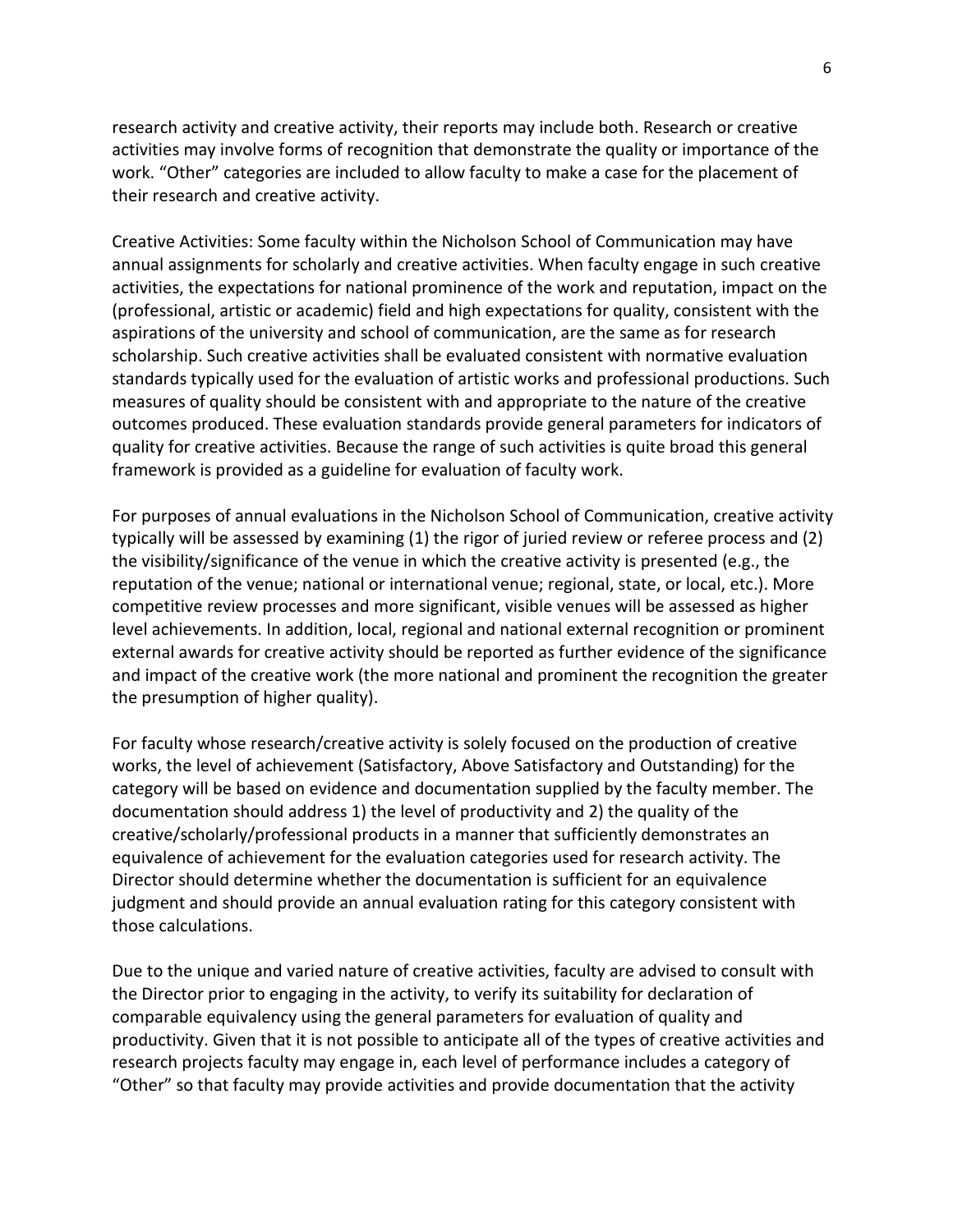identified is commensurate with the kinds of activities listed within that category (e.g., evidence of impact, peer review process, competitive selection.)

Faculty are expected to provide a brief description (no more than two sentences) of the selected activities in the space provided.

### **LEVEL I: CONDITIONAL/UNSATISFACTORY**

The first year that a faculty member fails to fulfill the requirements for Satisfactory, the performance will be marked Conditional. Faculty receiving Conditional evaluations are encouraged to meet with the Director to discuss deficiencies and strategies for improvement. In the second and subsequent years of not achieving all requirements for Satisfactory, the rating will be Unsatisfactory.

### **LEVEL II: SATISFACTORY**

In order to receive a rating of Satisfactory, the faculty member must satisfy item 1.

1. Authors ONE presentation at a regional conference OR ONE locally juried creative project.

### **LEVEL III: ABOVE SATISFACTORY**

In order to receive a rating of Above Satisfactory the faculty member must satisfy ONE item from 2-5.

- 2. Publish a peer-reviewed research article.
- 3. Publish an editorially reviewed book chapter.
- 4. Publish an invited or editorially-reviewed article.
- 5. Produce a locally or regionally juried, short-form creative work.

### **LEVEL IV: OUTSTANDING**

In order to receive a rating of Outstanding, the faculty member must satisfy ONE of the following of 6-9 (provide a brief description of the activity no more than two sentences wherever appropriate):

6. Author ONE peer-reviewed research article published in a high impact journal based on a measure agreed upon by the faculty and Director, such as ISI designation, acceptance rate, impact factor, etc. OR author TWO peer-reviewed publications.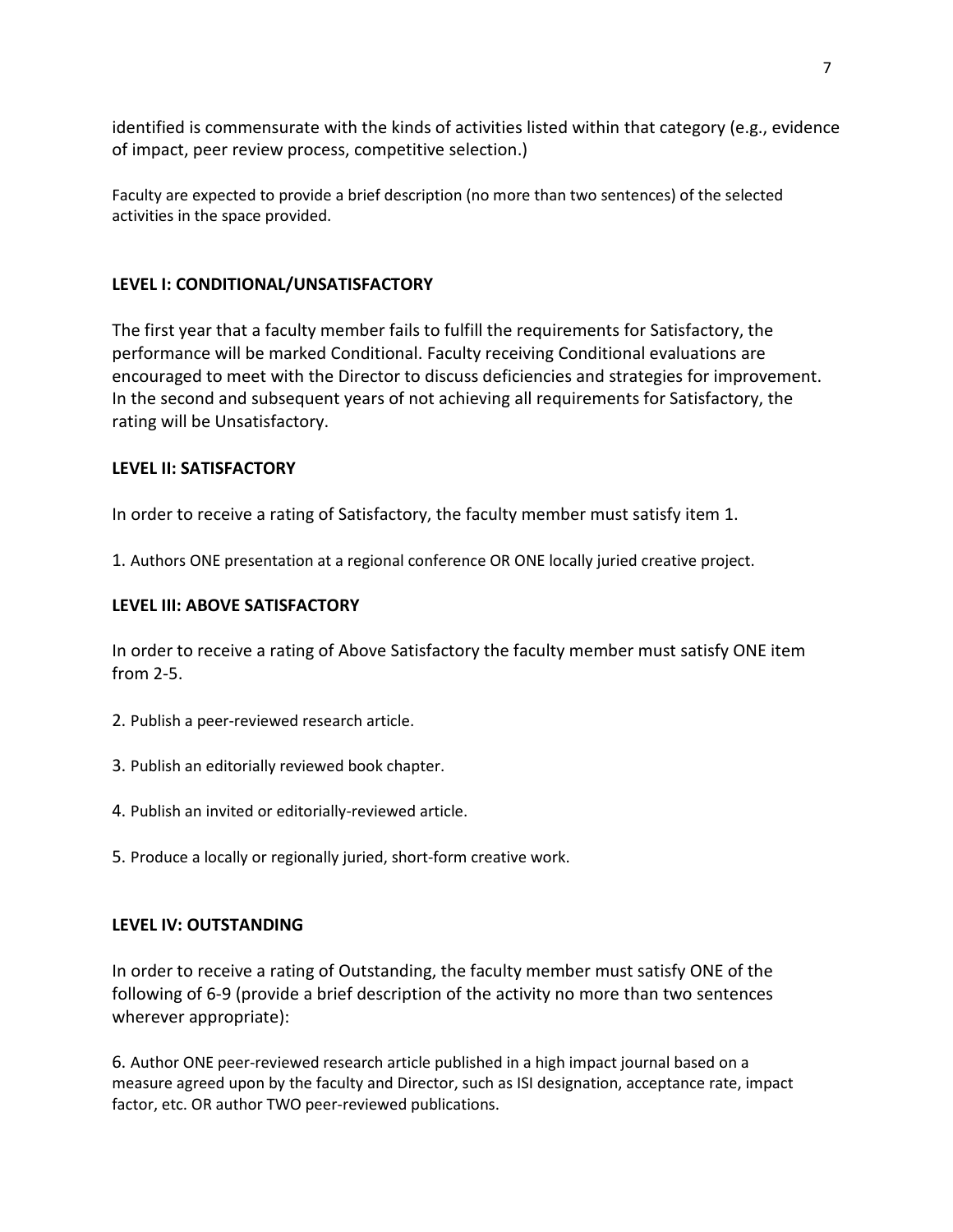7. Author ONE peer-reviewed research article published in a high impact journal based on a measure such as ISI designation, acceptance rate, impact factor, etc. AND submit an external grant application with indirect funds for the NSC.

8. Author a scholarly book, first edition [quality of press and review process to be documented]. Publication of a scholarly book shall result in the awarding of an Outstanding for two consecutive evaluation periods.

9. Produce/Direct ONE juried creative work that is exhibited at a regional or national conference or festival.

Other: Perform some other noteworthy research/creative accomplishment that is adequately represented in this evaluation. (Note: Activity must be specified and faculty must provide satisfactory documentation.)

NOTE: Presentations and articles will be counted when accepted or delivered/published (but not both) and books and book chapters when published. Grants will be counted after receipt of notification of award, or when received (but not both).

If the research article is a SoTL article, the faculty member needs to document that the article is research-based rather than experiential, descriptive, or anecdotal. Only research-based SoTL articles count in the research category; see NOTE in Teaching section above.

Faculty are expected to provide a brief description (no more than two sentences) of the selected activities in the space provided.

## **IV. SERVICE**

Regardless of their teaching loads, all faculty are expected to engage in service activities to the School, College, University, State, and Profession or Community.

In addition to the activities listed under each category, faculty have an opportunity to record "Other Service" which is not included among any of the categories below. In assessing the items reported as "Other Service," the NSC Director will consider variables such as "relevance to the faculty's area of expertise" and "relevance to the NSC or university mission" in judging the merit of the activity.

Faculty are expected to provide a brief description (no more than two sentences) of the selected activities in the space provided.

## **LEVEL I: CONDITIONAL/UNSATISFACTORY**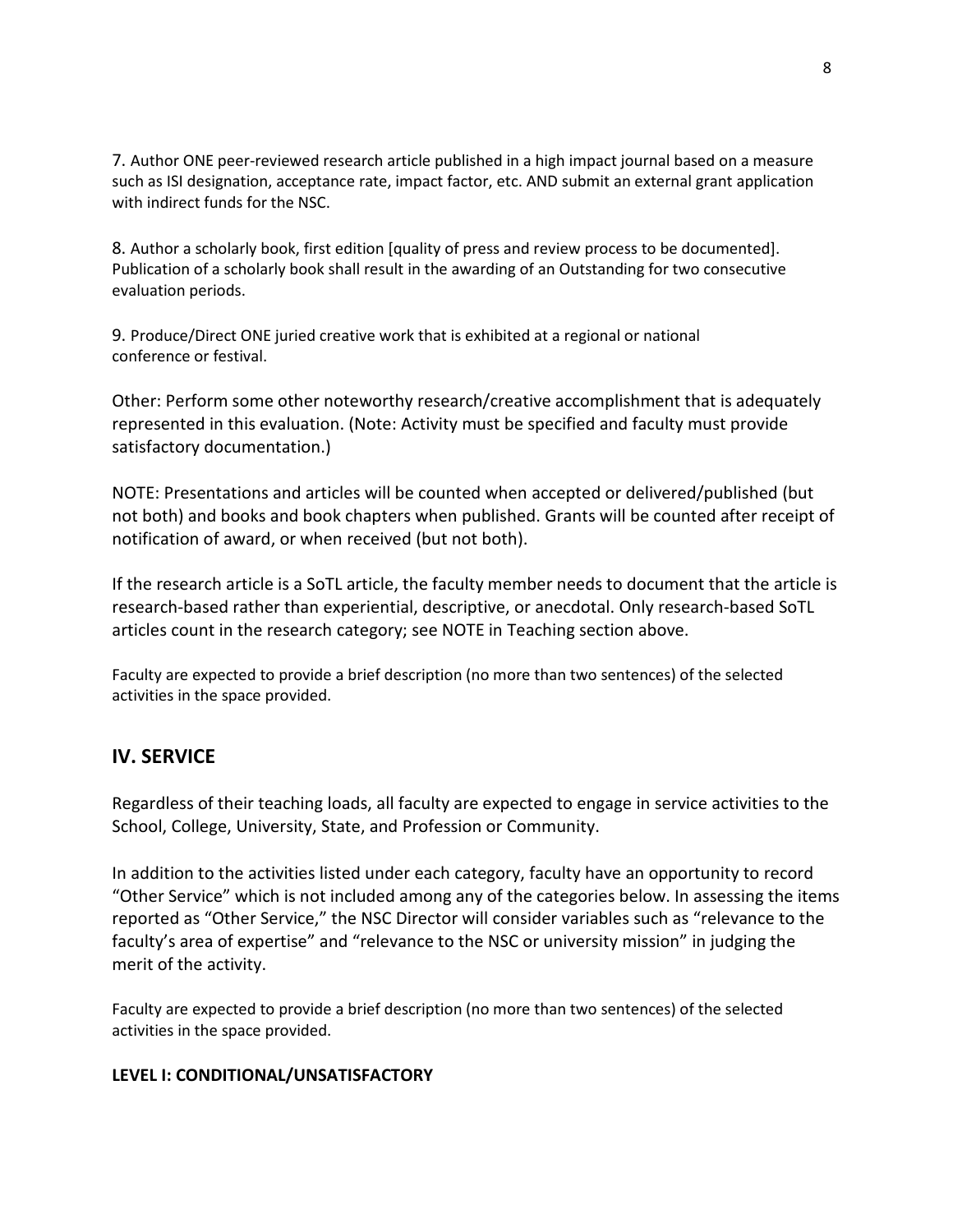The first year that a faculty member fails to achieve all requirements for Satisfactory, the performance will be marked Conditional. In the second and subsequent years of not achieving all requirements for satisfactory, the rating will be Unsatisfactory.

### **LEVEL II: SATISFACTORY**

In order to achieve a rating of Satisfactory, the faculty member must actively participate\* in at least ONE School committee or working group; as well as, TWO of the following:

### School/College

1. Serve as an active member\* of an additional School or program working group/committee. May be selected more than once.

- 2. Serve as an elected or appointed school/college/university representative/liaison.
- 3. Serve as an active member\* in an ad hoc committee.
- 4. Attend at least one graduation ceremony in the evaluation period.
- 5. Lead a (Transfer) Orientation Day.
- 6. Conduct a peer-review teaching evaluation and write feedback statement for a colleague.

\*Regular attendance is expected for all Program meetings and committee meetings unless the faculty member has been otherwise excused (e.g., due to conference travel, medical reasons, or work responsibility conflicts). The School Director will receive meeting minutes of attendance or a report from the committee chair and determine whether attendance obligations have been fulfilled.

### **LEVEL III: ABOVE SATISFACTORY**

In order to achieve a rating of Above Satisfactory Level II criteria must be met, PLUS at least TWO from the list below. Faculty are expected to provide a brief description of the activity (no more than two sentences) wherever appropriate.

School/College/University

1. Serve as an active member\* of an additional School or Program committee.

- 2. Serve on a College or University committee. May be counted once for each committee.
- 3. Supervise a School program activity (e.g., grammar test or similar).

4. Supervise School function (e.g., responsible for annual assessment of Undergraduate Program).

5. Write a successful application for the purchase of equipment needed for UCF classroom.

6. Advise or sponsor a student organization whose mission is part of the academic program of the School, College or University.

7. Serve as a judge or administrative staff for a co-curricular activity (e.g., Debate or Forensics) for a minimum of 4 hours.

## Community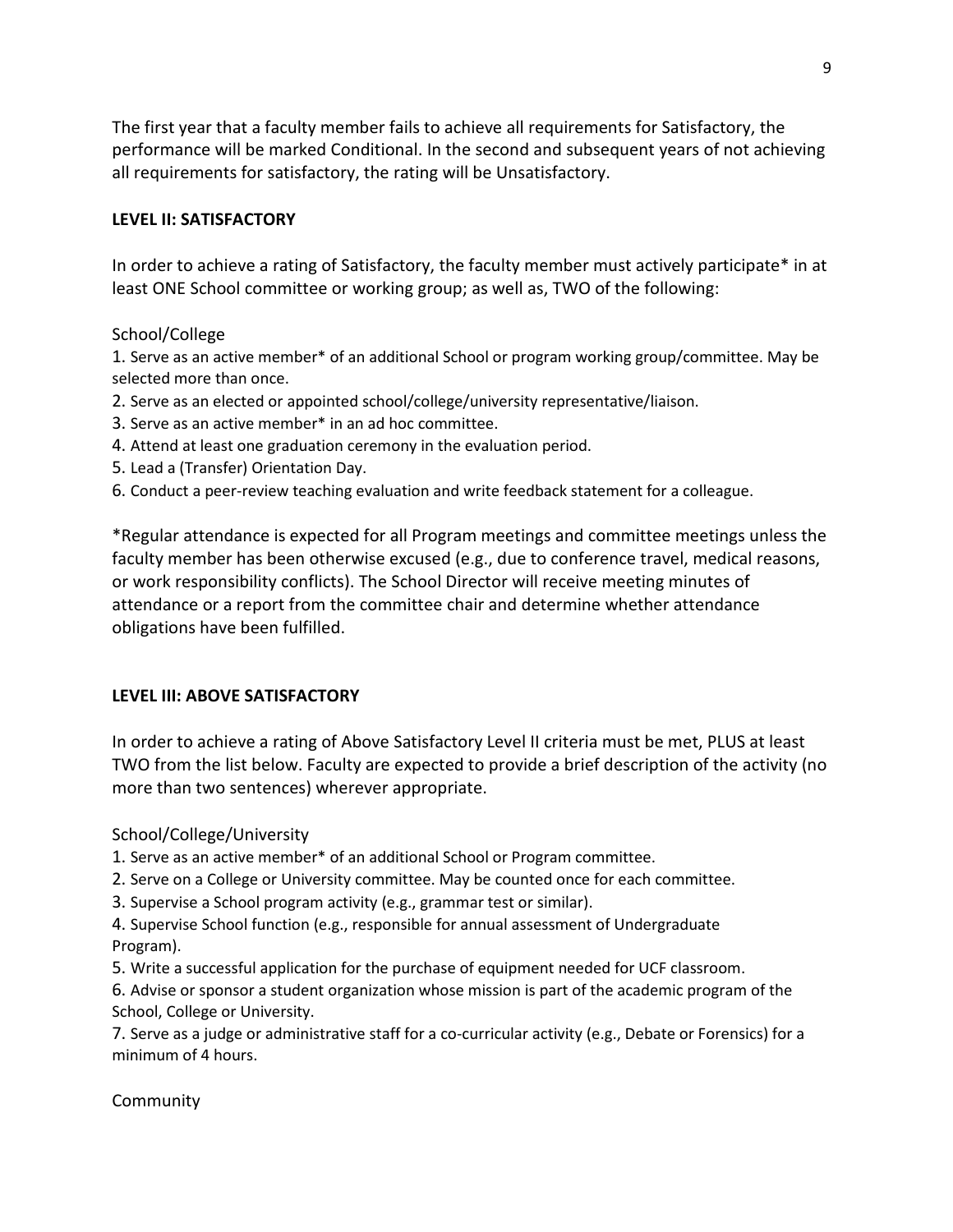1. Serve as a board member of community organization related to the faculty member's area of academic expertise.

2. Engage with a public school group in an area of the faculty member's area of professional expertise (i.e., substantive or on-going service).

3. Engage with a local or civic organization in the faculty member's area of professional expertise (i.e., substantive or on-going service).

4. Involve students in community projects related to area of expertise or professional interest.

5. Chair or serve as an officer for a local professional group.

6. Deliver speech or presentation in the faculty member's area of expertise to local, state, regional, or national group.

7. Provide professional work or unpaid consulting for local group or schools in the faculty member's area of professional expertise.

8. Provide service to a charitable organization utilizing the faculty member's area of professional expertise.

### Professional

1. Serve as a member of state, regional, or national association committee.

2. Write or edit a newsletter or website for a professional association or group.

3. Conduct workshop or seminar for state, regional, national or international professional organization, schools, etc.

4. Serve as a scholarly critic/respondent/discussant at a state, regional, national or international academic or professional program.

5. Review manuscripts for academic conferences (local, regional, national, international; member's area of professional expertise). May be counted more than once for different conferences.

6. Serve as an active membership in one or more professional organizations: national, regional, or state. [Active membership is more than paying a membership fee. Description of specific activity required.]

7. Serve as a moderator or respondent for a program or session at a local, state, regional, national or international convention.

8. Serve as an editorial board member or be an ad hoc reviewer for an established journal [evidence of more than 2 completed reviews within reporting period].

Other: Perform some other noteworthy service accomplishment that is adequately represented in this evaluation. (Note: Activity must be specified and faculty must provide satisfactory documentation.)

\*Regular attendance is expected for all Program meetings and committee meetings unless the faculty member has been otherwise excused (e.g., due to conference travel, medical reasons, or work responsibility conflicts).

#### **LEVEL IV: OUTSTANDING**